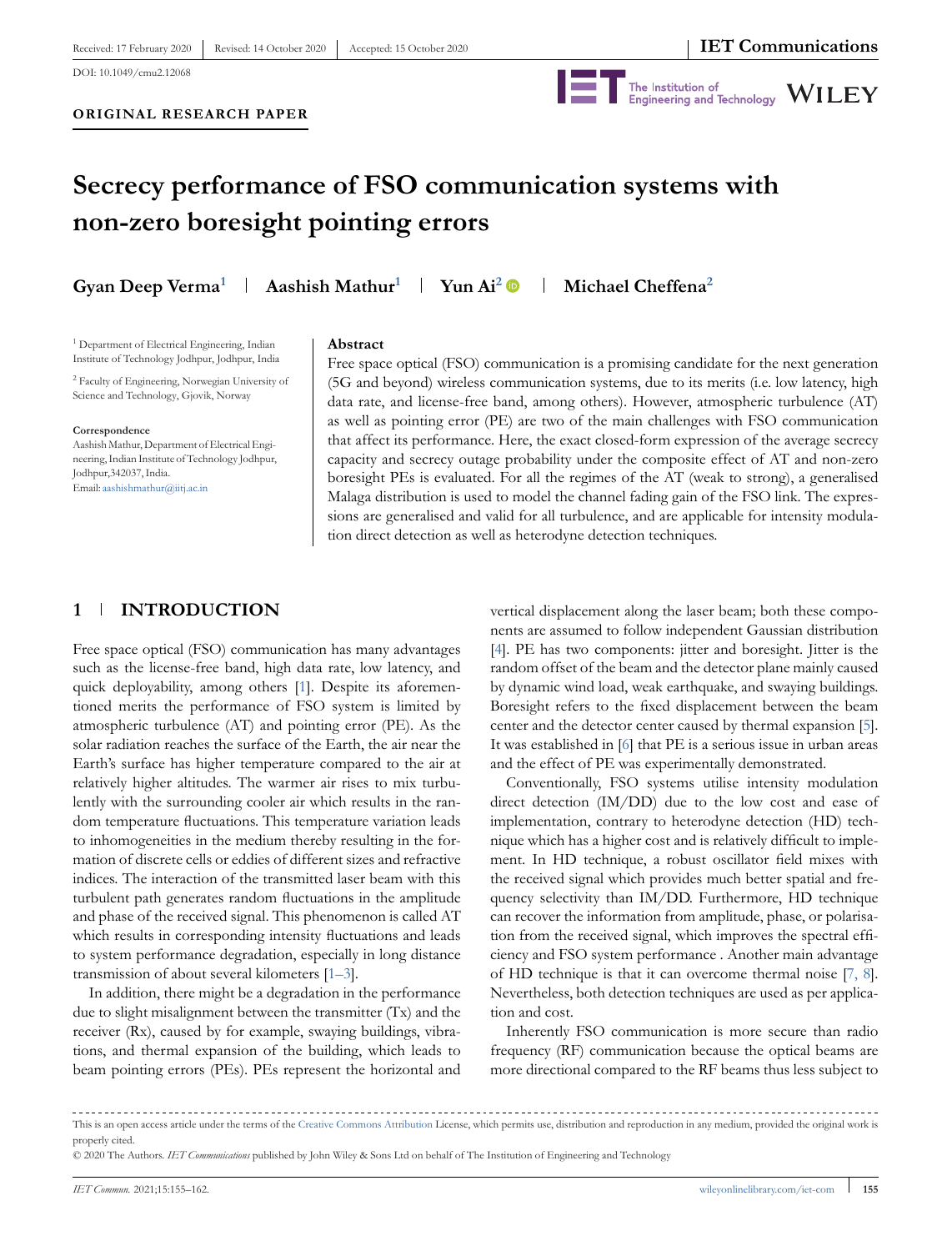eavesdropping/intercepting. However, optical beams can be still intercepted. In [9], two possible cases to intercept the laser beam have been mentioned. In the first scenario, when the eavesdropper is located close to the Tx, the potential eavesdropper cannot intercept the beam without partially blocking the line-of-sight (LOS) between the legitimate Tx and Rx due to the narrowness of the laser beam near the Tx. In order to intercept the beam, a sufficiently sophisticated device such as a beam splitter is required by the eavesdropper to collect fractional power of the transmitted beam. In the second scenario, the eavesdropper is located near the legitimate Rx. The laser beam usually experiences divergence due to optical diffractions. Thus, the eavesdropping is possible in FSO systems when the location of eavesdropper lies in the divergence region of the laser beam. This is one of the most probable ways of eavesdropping in FSO communication systems. In recent few years, research on the physical layer security (PLS) has been increased significantly [10].

Data encryption is one way to secure the data, but it leads to higher bandwidth consumption as well as increased complexity in upper layer [9]. PLS is a complimenting solution to securing the communication in the presence of eavesdroppers [9, 11]. In this regard, PLS is widely considered as a promising technique to enhance secrecy in next generation (5G and beyond) communication systems [12, 13]. In [14], analysis on average secrecy capacity (ASC) and secrecy outage probability (SOP) analysis have been done for hybrid satellite-FSO cooperative systems. In [15], ASC and SOP performance metrics have been analysed under Malaga AT but the effect of boresight PEs have been ignored. In [16], analytical expressions of ASC and SOP are derived for a single-input multiple-output (SIMO) simultaneous wireless information and power transfer (SWIPT) based mixed RF/FSO communication system, where the RF link is characterised by Nakagami-*m* fading and the FSO link follows Malaga distribution. Similarly, in [17], the author's evaluated the PLS performance for a two-way relay based mixed RF/FSO network assuming similar channel models as in [16], but ignored the effects of non-zero boresight. Thereafter, the PLS performance for a mixed RF/FSO system under Gamma–Gamma AT model with PE (only jitter) has been analysed in [18]. It is clear from the above papers and the references therein that the effect of boresight PEs have not been considered when evaluating the PLS of FSO communication systems despite its non-ignorable impact on the system performance. In this regard, the main contributions of this paper are as follows:

- 1) We derive an exact closed-form expression of ASC under the composite effect of AT and PEs (jitter and boresight) contrary to [15], where only the jitter effect is considered.
- 2) An exact closed-form expression of SOP under the combined influence of AT and PEs (jitter and boresight) has been evaluated contrary to [15], where only lower bound of SOP is obtained.
- 3) The derived ASC and SOP expressions are generalised and applicable to both IM/DD and HD techniques.
- 4) Some useful insights into the FSO secrecy performance are obtained through the asymptotic SOP analysis.

#### **2 SYSTEM DESCRIPTION**

We assume a classical Wyner's wiretap model [19], in which Alice (A) is the Tx, Bob (B) is a legitimate Rx, and Eve (E) is an external eavesdropper. The legitimate (A–B) and eavesdropper (A– E) links experience Malaga distributed flat fading effects [3, 7]. PEs are introduced at the Rx due to misalignment between A and B. The received optical signal, after conversion into electrical signal using HD (coherent) or IM/DD (non-coherent) technique at the Rx, is given by

$$
y = \eta_0 s I_g + w,\tag{1}
$$

where  $\eta_0$  is responsivity of the photodetector (hereinafter assumed unity), *s* represents the transmitted optical signal,  $I<sub>g</sub>$  =  $I_a I_l I_p$  is the FSO communication channel gain that consists of three components: (i)  $I_a$  denotes Malaga AT, which occurs due to inhomogeneities present along the transmission path that randomly changes the laser beam phase and amplitude at the  $Rx$ , (ii)  $I_p$  represents the PE attenuation considering the combined effects of jitter as well as non-zero boresight caused due to dynamic wind load, building sways, and thermal expansion in the high rise buildings, thereby resulting into misalignment between the Tx and Rx  $[2, 4]$ , (iii)  $I<sub>l</sub>$  indicates path loss which is a deterministic constant described by the Beer–Lambert's law and is a function of distance, visibility, and operating wavelength [4]. Since the investigation of the path loss parameter is not the prime focus of this research and as such it is a deterministic factor. Thus, without loss of generality,  $I_l$  is a assumed to be unity [2, 20]. In (1), *w* represents additive white Gaussian noise (AWGN) with zero mean and power spectral density  $N_0$  [14], which, without loss of generality, is assumed to be the same for both the links (legitimate and eavesdropper). The closed-form expression of the probability density function (PDF) of Malaga AT is expressed as [7, 21].

$$
f_{I_a}(I_a) = A \sum_{k=1}^{\beta} a_k I_a^{\frac{\alpha+k-2}{2}} K_{\alpha-k} \left( 2 \sqrt{\frac{\alpha \beta I_a}{g \beta + \Omega'}} \right), \quad I_a > 0, \quad (2)
$$

$$
A \stackrel{\Delta}{=} \frac{2\alpha^{\frac{\alpha}{2}}}{g^{1+\frac{\alpha}{2}}\Gamma(\alpha)} \left(\frac{g\beta}{g\beta+\Omega'}\right)^{(\beta+\alpha/2)}, \tag{2.a}
$$

$$
\Omega' \stackrel{\Delta}{=} \Omega + 2b_0 \rho + 2\sqrt{2b_0 \rho} \cos(\phi_a - \phi_b), \tag{2.b}
$$

$$
a_k \stackrel{\Delta}{=} \left(\frac{\beta - 1}{k - 1}\right) \frac{\left(g\beta + \Omega'\right)^{1 - \frac{k}{2}}}{\left(k - 1\right)!} \left(\frac{\Omega'}{g}\right)^{k - 1} \left(\frac{\alpha}{\beta}\right)^{\frac{k}{2}}, \qquad (2.c)
$$

where  $\alpha > 0$  is related to the effective number of large scale cells of the scattering process,  $\beta$  is a natural number<sup>1</sup> that

<sup>&</sup>lt;sup>1</sup> We consider Malaga AT model with the assumption that  $\beta$  is a natural number. While [21] has considered  $\beta$  to be a real number which results into infinite summations in the derived expressions, the assumption of  $\beta$  being a natural number results into finite tractable summations with high accuracy in the expressions derived in this research work. The assumption of  $\beta$  to be a natural number is also considered in [7]. The analysis presented in this work can be extended on similar lines to include the case of  $\beta$  being a real number [2, 21].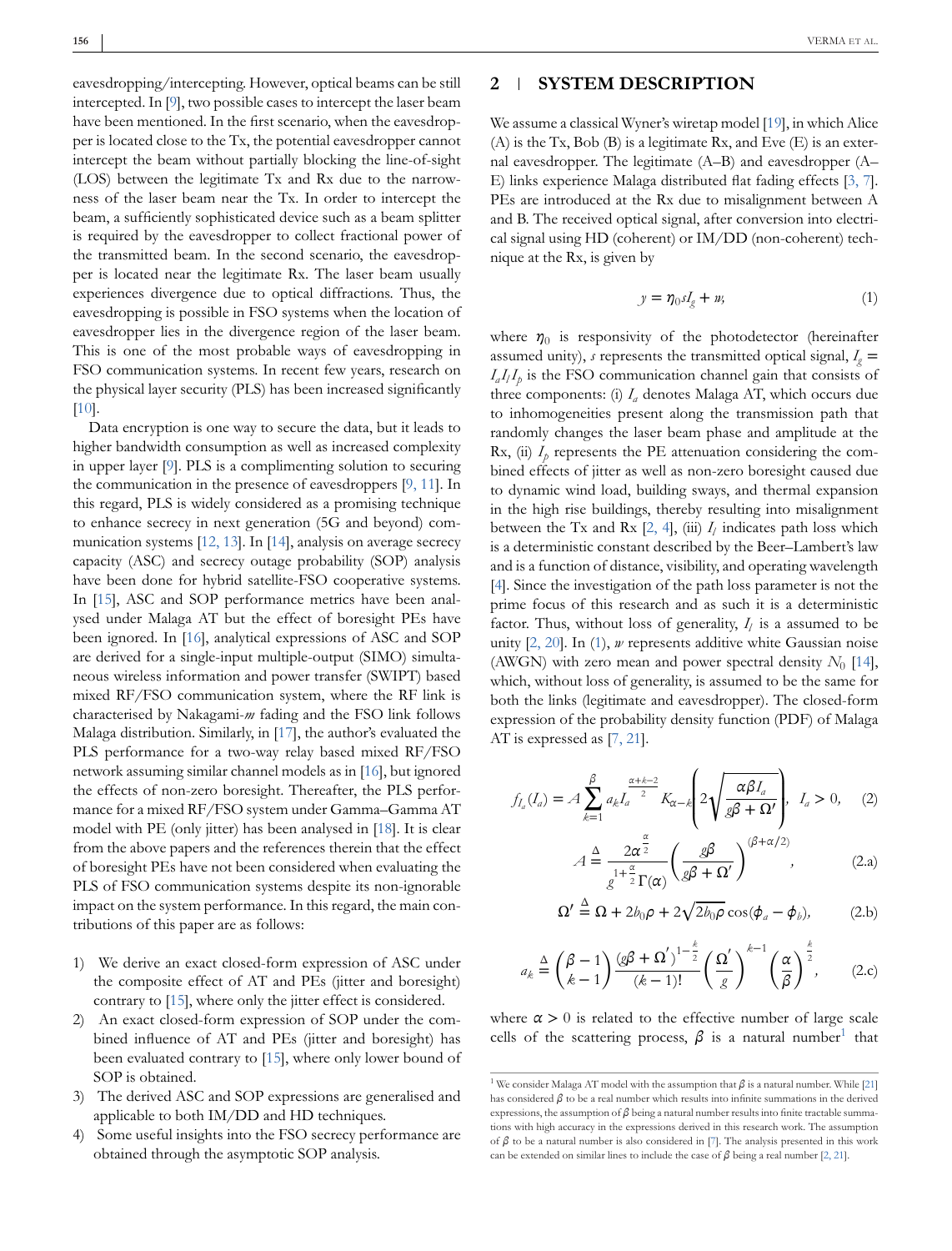$represents the amount of fading, 2b<sub>0</sub> represents the average$ power of total scatter components,  $g = 2b_0(1 - \rho)$  indicates the average power of the scattering component received by off-axis eddies,  $0 \le \rho \le 1$  is the amount of power coupled to the LOS component,  $\Omega'$  denotes the average power from the coherent component,  $\Omega$  is the average power of the LOS component,  $\phi$ <sub>a</sub> and  $\phi$ <sub>b</sub> are the deterministic phases of LOS and coupled to LOS scatter term, respectively,  $K_v$  (.) denotes the modified Bessel function of second kind and order  $\nu$ , and  $\Gamma$ (.) represents Gamma function [22].

#### **2.1 PE model with non-zero boresight**

The approximation of the Beckmann's distribution into modified Rayleigh distribution is described as [2, 4]

$$
f_U(U) = \frac{U}{\sigma_{mod}^2} \exp\left(-\frac{U^2}{2\sigma_{mod}^2}\right), \quad U \ge 0,
$$
 (3)

where  $U = [U_x, U_y]$  is the radial displacement vector, where  $U_x$ and *U<sup>y</sup>* represent the horizontal and vertical displacement from the Rx plane and are modeled as independent Gaussian random variable (RV). Further,  $U_x \sim N(\mu_x, \sigma_x^2), U_y \sim N(\mu_y, \sigma_y^2),$ where  $\mu_{\scriptscriptstyle \mathcal{X}}$  and  $\mu_{\scriptscriptstyle \mathcal{Y}}$  denotes horizontal and vertical boresights (mean) and  $\sigma_x^2$  and  $\sigma_y^2$  represent horizontal and vertical jitters (variance). The beam width  $\omega_z \approx \theta z$ , where  $\theta$  is divergence angle and *z* is distance between Tx and Rx,  $v = \frac{\sqrt{\pi a}}{\sqrt{2}}$  $\frac{\sqrt{2w}}{\sqrt{2w_z}}$  $A_0 = [erf(\nu)]^2$  is the fraction of the collection power at  $u = 0$ , *a* is detector aperture radius and  $\omega_{\text{geq}q}^2 = \frac{\omega_{\text{e}}^2 \sqrt{\pi} \text{erf}(\nu)}{2\nu \text{ sech}(\nu^2)}$  $\frac{2\nu \exp(\nu^2)}{2\nu \exp(\nu^2)}$  denotes the equivalent beam radius at the Rx. Some other PE's parameters are  $\psi_x = \psi_{\chi eq} / (2\sigma_{\chi}), \psi_y = \psi_{\chi eq} / (2\sigma_{y}),$  where  $\psi_{\chi}$  and  $\psi_{y}$  represent the ratio of the equivalent beam radius at the Rx and standard deviation with respective PE displacement at the Rx, *G* =  $\exp(\frac{1}{\psi_{\rm mod}^2})$  $-\frac{1}{2}$  $rac{1}{2\psi_x^2} - \frac{1}{2\psi_y^2}$  $\frac{1}{2\psi_{y}^{2}}-\frac{\mu_{x}^{2}}{2\sigma_{x}^{2}y}$  $\frac{\mu_{\rm x}^2}{2\sigma_{\rm x}^2\psi_{\rm x}^2} - \frac{\mu_{\rm y}^2}{2\sigma_{\rm y}^2\eta_{\rm y}^2}$  $\frac{\mu_y}{2\sigma_y^2 \psi_y^2}$ ,  $A_{\text{mod}} = A_0 G$ , and  $\sigma_{\rm mod}^2 = (\frac{3\mu_x^2\sigma_x^4 + 3\mu_y^2\sigma_y^4 + \sigma_x^6 + \sigma_y^6}{2})$  $\frac{\partial^2 \sigma_y^4 + \sigma_x^6 + \sigma_y^6}{\partial z}$ ,  $\frac{1}{2}$ ,  $\psi_{mod} = \omega_{\text{geq}q}/(2\sigma_{mod})$ . The PDF of PE with non-zero boresight is given by [4]

$$
f_{I_p}(I_p) = \frac{\psi_{\text{mod}}^2}{\left(A_{\text{mod}}\right)^{\psi_{\text{mod}}^2}} I_p^{\psi_{\text{mod}}^2 - 1}, \qquad 0 \le I_p \le A_{\text{mod}}.\tag{4}
$$

#### **2.2 Composite effect of the AT and PE**

Using (2) and (4), after applying RV transformation, the PDF of the instantaneous signal-to-noise ratio (SNR) under the combined effect of AT and non-zero boresight PE is given by [7]

$$
f_{\gamma_x}(\gamma_x) = \frac{\psi_{\text{mod}_x}^2 A_x}{2^j \gamma_x} \sum_{k=1}^{\beta_x} b_{kx}
$$
  
 
$$
\times \quad G_{1,3}^{3,0} \left( \psi_x^2 + 1 \right) \left( \psi_{\text{mod } x}^2, \alpha_x, k \right) B_x \left( \frac{\gamma_x}{\mu_{jx}} \right)^{\frac{1}{j}}, \quad (5)
$$

where  $x \in \{B, E\}$ ,  $j = 1$  and  $j = 2$  for HD and IM/DD, respectively,  $b_{kx} = a_{kx}j^{(\alpha_x+k-1)}$ ,  $B_x = \frac{\psi_{\text{mod}_x}^2 \alpha_x \beta_x(\alpha_x+\Omega'_x)}{\omega^2}$  $\frac{1}{(\psi_{\text{mod}_x}^2+1)(g_x\beta_x+\Omega'_x)}$  and  $\mu_{jx}$  is electrical SNR established as  $\mu_{jx} = \frac{(\eta_0 E[I_g])^2}{N_b}$  $E_{\frac{[lg]}{N_0}}$ ,  $E[I_g] =$  $I_l A_{\text{mod}_X} \psi_{\text{mod}_X}^2 (g + \Omega')$  $(\psi_{\text{mod}_x}^2 + 1)$ , *E*[.] denotes the expectation operator, and  $G_{p,q}^{m,n}(z|_{b_1}^{a_1},...,a_p)$  $b_1, \ldots, b_q$ <sup>*p*</sup>) represents the Mejier-G function. The PDF in (5) can be re-written in the following alternative form:

$$
f_{\gamma_x}(\gamma_x) = \frac{D_x E_x}{\mu_{jx}} \sum_{k=1}^{\beta_x} b_{kx} G_{j,3j}^{3j0} \left( \frac{l_{1x} - 1}{l_{2x} - 1} \middle| \frac{E_x \gamma_x}{\mu_{jx}} \right), \qquad (6)
$$

where  $D_x = \frac{\psi_{\text{mod}_x}^2 A_x}{\psi_{\text{mod}_x}^2}$  $\frac{\psi_{\text{mod}_x}^2 A_x}{2^j (2\pi)^{j-1}}$ ,  $E_x = B_x^j / j^{2j}$ ,  $l_{1x} = \frac{\psi_{\text{mod}_x}^2 + 1}{j}$ *j ,* … *,*  $\frac{\psi_{\text{mod}_x}^2 + j}{\psi_{\text{mod}_x}^2}$  $\frac{d_x + j}{j}$  consists of *j* terms,  $l_{2x} = \frac{\psi_{\text{mod}_x}^2}{j}$  $\frac{\phi_{\text{mod}_x}^2}{j}, \dots, \frac{\phi_{\text{mod}_x}^2 + j - 1}{j}$ *j ,*  $\alpha_{\rm x}$ *j ,* … *, x*+ *j*−1 *j , k j ,* … *, k*+ *j*−1  $\frac{y}{j}$  consists of 3*j* terms. Using (6), the cumulative distribution function (CDF) of the instantaneous SNR is found as

$$
F_{\gamma_x}(\gamma_x) = D_x \sum_{k=1}^{\beta_x} b_{kx} G_{j+1,3j+1}^{3j,1} \left( \binom{1, l_{1x}}{l_{2x}, 0} \frac{E_x \gamma_x}{\mu_{jx}} \right). \tag{7}
$$

## **3 ASC PERFORMANCE ANALYSIS**

ASC represents the maximum achievable secrecy rate of the legitimate link in the presence of active eavesdropper. The instantaneous secrecy capacity of the considered system can be defined as  $C_s(\gamma_B, \gamma_E) = \max\{\log_2(1 + c_j \gamma_B) - \}$  $\log_2(1 + \epsilon_j \gamma_E)$ , 0}, where  $\epsilon_1 = 1$  and  $\epsilon_2 = e/(2\pi)$  for HD and IM/DD, respectively [15]. The ASC is, therefore, expressed as [23]

$$
ASC = \int_0^\infty \int_0^\infty C_s(\gamma_B, \gamma_E) f(\gamma_B, \gamma_E) d\gamma_B d\gamma_E \tag{8}
$$

$$
=\frac{1}{\ln(2)}[I_1 + I_2 - I_3],\tag{9}
$$

where  $I_1$ ,  $I_2$ , and  $I_3$  are defined as

$$
I_1 = \int_0^\infty \ln(1 + c_j \gamma_B) f_{\gamma_B}(\gamma_B) F_{\gamma_E}(\gamma_B) d\gamma_B, \qquad (10)
$$

$$
I_2 = \int_0^\infty \ln(1 + c_j \gamma_E) f_{\gamma_E}(\gamma_E) F_{\gamma_B}(\gamma_E) d\gamma_E, \qquad (11)
$$

$$
I_3 = \int_0^\infty \ln(1 + c_j \gamma_E) f_{\gamma_E}(\gamma_E) d\gamma_E.
$$
 (12)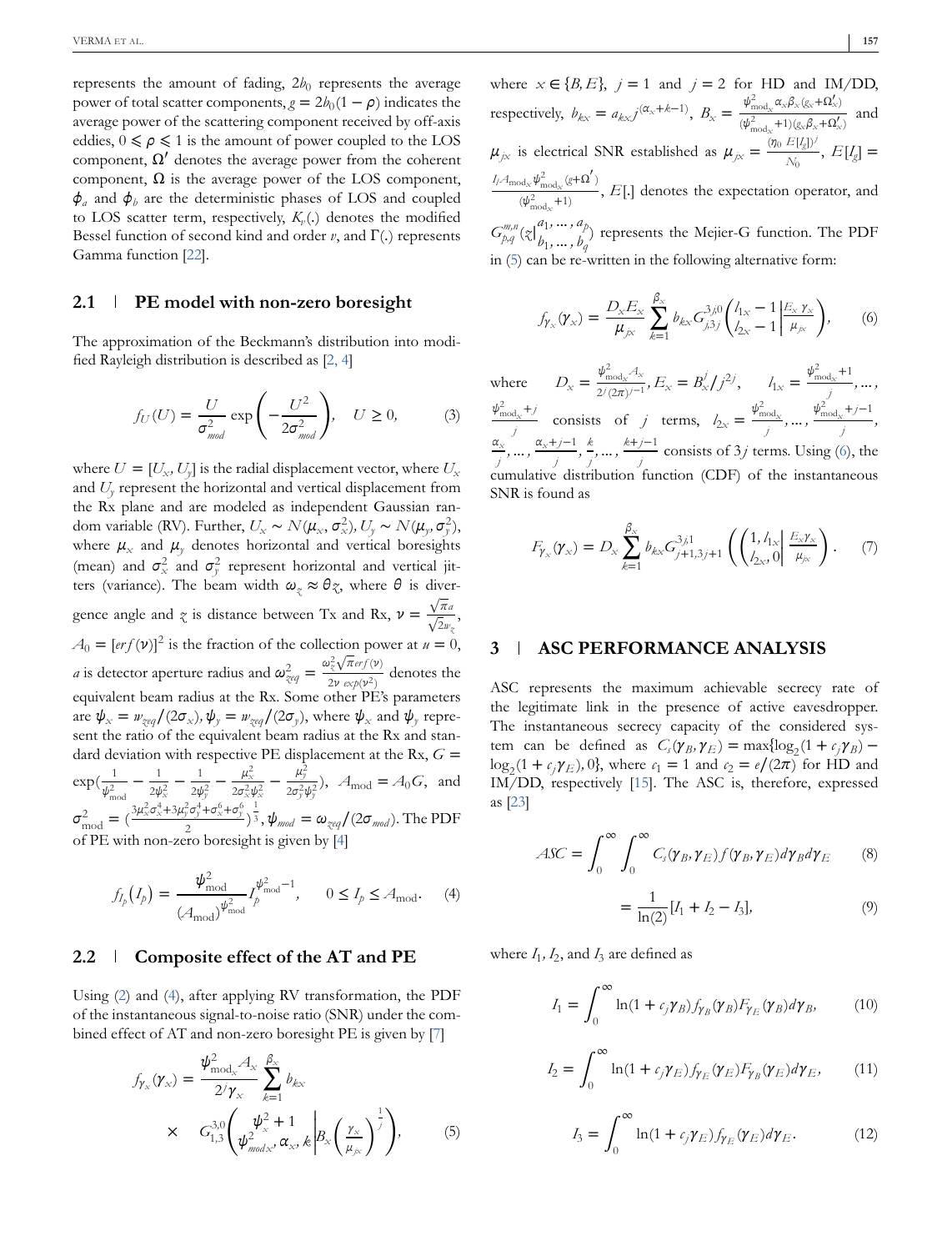Substituting (6) and (7) into (10) and utilising [24, Equation  $(8.4.6.5)$ ],  $I_1$  is solved as

$$
I_{1} = D_{B}D_{E} \sum_{k=1}^{\beta_{B}} \sum_{m=1}^{\beta_{E}} b_{kB}b_{mE} \int_{0}^{\infty} G_{2,2}^{1,2} \binom{1,1}{1,0} c_{j} \gamma_{B}
$$
  
 
$$
\times G_{j,3j}^{3,0} \left( \frac{l_{1B} - 1}{l_{2B} - 1} \left| \frac{E_{B} \gamma_{B}}{\mu_{jB}} \right| \right) G_{j+1,3j+1}^{3,11} \left( \frac{1, l_{1E}}{l_{1E}, 0} \left| \frac{E_{E} \gamma_{B}}{\mu_{jE}} \right| d \gamma_{B}. (13)
$$

With the aid of [25, Equation (21.02.04.0001)], (13) is evaluated in terms of the extended generalised bivariate Meijer-G function [7] as follows:

$$
I_1 = D_B D_E \sum_{k=1}^{\beta_B} \sum_{m=1}^{\beta_E} b_{kB} b_{mE}
$$
  
 
$$
\times G_{3,j,j;j+1,3j+1:2,2}^{3,j0:3,j1:1,2} \left( \begin{array}{c} l_{2B} \\ l_{1B} \end{array} \middle| 1, l_E \middle| 1, 1 \right| \frac{E_E \mu_{jB}}{E_B \mu_{jE}}, \frac{\epsilon_j \mu_{jB}}{E_B} \right) . (14)
$$

Following a similar approach that we have used to compute *I*<sup>1</sup> , *I*2 is obtained as

$$
I_2 = D_B D_E \sum_{k=1}^{\beta_B} \sum_{m=1}^{\beta_E} b_{kB} b_{mE}
$$
  
 
$$
\times G_{3,j,j;j+1,3j+1:2,2}^{3,j0:3,j1:1,2} \left( \begin{array}{c} l_{2E} \\ l_{1E} \end{array} \middle| 1, l_{1B} \right| 1, 1 \left| \frac{E_B \mu_{jE}}{E_E \mu_{jB}}, \frac{\epsilon_j \mu_{jE}}{E_E} \right). (15)
$$

*Remark* 1. The extended generalised bivariate Meijer-G function, which appears in (14) and (15), can be implemented in Mathematica using the code given in [26].

#### **4 SOP PERFORMANCE ANALYSIS**

In the presence of passive eavesdropper, SOP is an important secrecy performance metric. SOP is defined as the probability that the instantaneous secrecy capacity is less than a given threshold rate, and is expressed as [12]

$$
SOP = P_r \{ C_s(\gamma_B, \gamma_E) < C_{th} \},
$$
\n
$$
= \int_0^\infty f_{\gamma_E}(\gamma_E) F_{\gamma_B} \left( \gamma_E \Theta + \frac{\Theta - 1}{c_j} \right) d\gamma_E, \qquad (16)
$$

where  $C_{th}$  is threshold secrecy capacity and  $\Theta = \exp(C_{th}) \geq 1$ . On substituting  $(6)$  and  $(7)$  into  $(16)$ , the SOP is evaluated as

$$
SOP = \frac{D_B D_E E_E}{\mu_{jE}} \sum_{k=1}^{\beta_B} \sum_{m=1}^{\beta_E} b_{kB} b_{mE} \int_0^\infty G_{j,3j}^{3j0} \left( \frac{l_{1E} - 1}{l_{2E}} \right) \frac{E_E}{\mu_{jE}} \gamma_E \right)
$$

$$
\times G_{j+1,3j+1}^{3j1} \left( \frac{1}{l_{2B}, 0} \right) \frac{E_B}{\mu_{jB}} (\gamma_E \Theta + \frac{\Theta - 1}{\epsilon_j}) \Big) d\gamma_E. \tag{17}
$$

Now, using [24, Eq. (2.24.1.3)], (17) can be written as

$$
SOP = \frac{D_B D_E E_E \mu_{jB}}{E_B \mu_{jE} \Theta} \sum_{k=1}^{\beta_B} \sum_{m=1}^{\beta_E} \sum_{n=0}^{\infty} b_{kB} b_{mE} \frac{\left(\frac{-E_B(\Theta - 1)}{\mu_{jB}c_j}\right)^n}{n!}
$$

$$
\times G_{4j+2,4j+2}^{3j+1,3j+1} \left( \left( \begin{array}{c} 0, n - l_{2B}, n, l_{1E} - 1 \\ l_{2E} - 1, n - 1, n - l_{1B}, n \mu_{jE} E_B \Theta \end{array} \right) . (18)
$$

*Remark* 2. Although the expression for SOP given by (18) is expressed in terms of an infinite series, it converges quickly for finitely small values of *n*, that is,  $n = 8$  is sufficient for the convergence of this series. The proof of convergence of this infinite series is shown in Appendix.

### **5 ASYMPTOTIC SOP ANALYSIS**

To obtain useful insights into the system, we perform asymptotic SOP analysis in this section. Let us carefully observe (18) for high SNR on the main channel,  $\mu_{iB}$ , and a fixed eavesdropper channel SNR,  $\mu_{iE}$ .

# **5.1 Heterodyne detection,**  $j = 1$

On substituting  $j = 1$  in (18), the SOP is written as

$$
SOP = \frac{D_B D_E E_E \mu_{1B}}{E_B \mu_{1E} \Theta} \sum_{k=1}^{\beta_B} \sum_{m=1}^{\beta_E} \sum_{n=0}^{\infty} \frac{b_{kB} b_{mE} \left(\frac{E_B(1-\Theta)}{\mu_{1B} \epsilon_j}\right)^n}{n!} \times
$$
  

$$
G_{6,6}^{4,4} \left(\psi_{mod_E}^2 - 1, \alpha_E - 1, m-1, n-1, n-\psi_{mod_B}^2, n \middle| \frac{\mu_{1B} E_E}{\mu_{1E} E_B \Theta}\right).
$$
  
(19)

Using Slater's theorem [27], the Meijer-G function in (19) can be represented in terms of the generalised hypergeometric function as follows:

$$
G_{6,6}^{4,4} \left( \begin{array}{l} \mathbf{a} \Big| \frac{\mu_{1B} E_E}{\mu_{1E} E_B \Theta} \right) = \\ \sum_{b=1}^4 \frac{\Pi_{i=1}^4 \Gamma(a_b - a_i)^* \Pi_{i=1}^4 \Gamma(1 - a_b + b_i)}{\Pi_{i=5}^6 \Gamma(1 - a_b + a_i) \Pi_{i=5}^6 \Gamma(a_b - b_i)} \\ \times \left( \frac{\mu_{1B} E_E}{\mu_{1E} E_B \Theta} \right)^{a_b - 1} {}_6F_5 \left( 1 - a_b + \mathbf{b}, (1 - a_b + \mathbf{a})^*, \frac{\mu_{1E} E_B \Theta}{\mu_{1B} E_E} \right), \tag{20}
$$

where  $\mathbf{a} = [a_1, a_2, \dots, a_6] = [0, n - \psi_{\text{mod}_B}^2, n - \alpha_B, n - k, n]$  $\psi_{mod_E}^2$ , **b** = [ $b_1, b_2, ..., b_6$ ] = [ $\psi_{mod_E}^2$  – 1,  $\alpha_E$  – 1,  $m$  – 1,  $n$  – 1,  $n - \psi_{\text{mod}_B}^2$ , n, and (⋅)<sup>\*</sup> denotes that the terms  $a_b = a_i$  are to be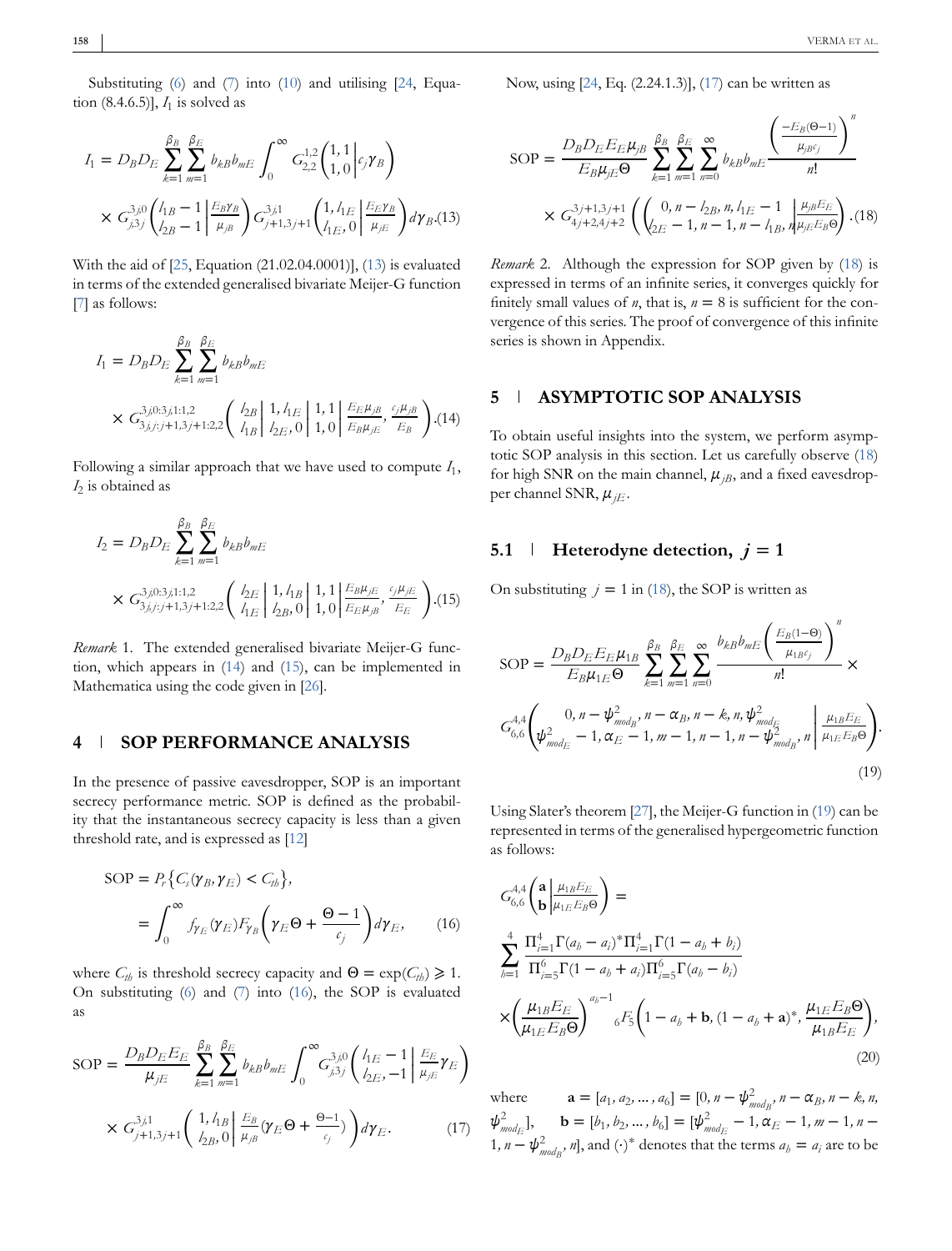

**FIGURE 1** ASC as a function of electrical SNR on A-B link under strong to weak AT (Figure 1a–c) with IM/DD technique different values of  $(\mu_{xB}/a$  and  $\mu_{y_B}/a$  and with fixed ( $\mu_{x_E}/a = 4$  and  $\mu_{y_E}/a = 3$ ) and equal jitter ( $\sigma_x/a = 4$ ,  $\sigma_y/a = 3$ ) on both links.

ignored. For high SNR  $(\mu_{1B})$ ,  $\frac{\mu_{1E}E_B\Theta}{\mu_{1B}E_E} \rightarrow 0$  and consequently,  $_{6}F_{5}(\cdot,\cdot,x) \rightarrow 1$ . Therefore, the asymptotic SOP for HD, after some simplification, can be approximated as

$$
\text{SOP} \approx D_B D_E \sum_{k=1}^{\beta_B} \sum_{m=1}^{\beta_E} \sum_{n=0}^{\infty} \frac{b_{kB} b_{mE} \left( \frac{E_B(1-\Theta)}{c_j} \right)^n}{n!}
$$

$$
\times \left( \frac{\kappa_1}{\mu_{1B}^{n-a_1}} + \frac{\kappa_2}{\mu_{1B}^{n-a_2}} + \frac{\kappa_3}{\mu_{1B}^{n-a_3}} + \frac{\kappa_4}{\mu_{1B}^{n-a_4}} \right), \qquad (21)
$$

where  $\kappa_b = \frac{\prod_{i=1}^4 \Gamma(a_i - a_i)^* \Pi_{i=1}^4 \Gamma(1 - a_b + b_i)}{\Pi^6 \Gamma(1 - a_i + a_i) \Pi^6 \Gamma(a_i - b_i)}$  $\prod_{i=1}^{5} \Gamma(a_i-a_i)^* \Pi_{i=1}^{7} \Gamma(1-a_b+b_i)$   $\prod_{i=5}^{6} \Gamma(1-a_i+b_i) \Pi_{i=5}^{6} \Gamma(a_b-b_i)$   $\mu_{1E} E$  $\frac{E_E}{\mu_{1E}E_B\Theta}$ <sup>2*a*</sup></sub>, *h* = 1, 2, 3, 4. Now, putting the values of  $[a_1, a_2, a_3, a_4] = [0, n - \psi_{mod_B}^2, n - \psi_{mod_B}^2]$  $\alpha_B$ , *n* − *k*] into (21) and observing that the dominant term in the asymptotic SOP expression given by (21) will correspond to the smallest power of  $\mu_{1B}$ , the asymptotic slope of the SOP is given by  $\delta = \min\{\psi_{\text{mod}_B}^2, \alpha_B, k\}.$ 

#### **5.2 IM/DD** detection,  $i = 2$

On substituting  $j = 2$  in (18) and performing a similar asymptotic analysis as mentioned in the previous subsection, the asymptotic slope of the SOP for this case can be derived as  $\delta = \min\{\psi_{mod_B}^2/2, k/2, \alpha_B/2\}.$ 

*Remark* 3. The asymptotic slope of the SOP for HD  $(j = 1)$  or IM/DD  $(j = 2)$  depends only on the AT and PE parameters of the main channel and is independent of the corresponding parameters on the eavesdropper channel for a given  $\mu_{1E}$  and can be expressed as  $\delta = \min\{\psi_{mod_B}^2 / j, \alpha_B / j, k / j\}.$ 

## **6 NUMERICAL RESULTS AND DISCUSSION**

In this section, we present the analytical results and their validation using Monte Carlo simulation with the aid of Mathematica and MATLAB platform for the considered FSO system. The link parameter values are chosen from references [7, 16, 28]. The link parameters used are: link length *L*=1 km, operational wavelength  $\lambda = 785$  nm, and refraction structure parameter,  $C_n^2 = (1.2 \times 10^{-13} m^{-2/3}, 10^{-11} m^{-2/3}, \text{ and } C_n^2 =$  $2.8 \times 10^{-14} m^{-2/3}$ ). These are utilised to compute the Rytov variance using  $\sigma_R^2 = 1.23 C_n^2 (2\Pi/\lambda)^{7/6} L^{11/6}$  that subsequently helps to obtain the effects of AT for both links as ( $\alpha$  = 2.296;  $\beta = 2$ ),  $(\alpha = 4.2; \beta = 3)$ , and  $(\alpha = 8; \beta = 4)$  representing strong, moderate, and weak AT, respectively. The values of other parameters are chosen as  $b_0 = 0.1079$ ,  $\Omega = 1.3265$ ,  $\rho = 0.596$ , and  $\phi_a - \phi_b = \pi/2$  [7, 15 28].

Figures 1 and 2 show the comparison of ASC performance under the strong to weak AT for different combination of boresight with jitter at a fixed  $\mu_{iE} = 7$  dB and  $w_z/a = 7$ . We observe from Figure 1– c that as the boresight increases from  $\{\mu_{x_B}/a, \mu_{y_B}/a\} = \{(0, 0)\}\)$  to  $\{(1, 2)\}$  to  $\{(4, 2)\}$ , ASC performance deteriorates. This is because laser beam center is misaligned with respect to B's detector plane which consequently increases the fluctuation in instantaneous SNR on A-B link. Similar trends are reported for the HD case in Figure 2. Moreover, it can be seen from Figures 1 and 2 that HD  $(j = 1)$ technique provides superior ASC performance than IM/DD  $(j = 2)$  technique at the expense of increased cost and complexity. Figure 3a,b displays the SOP performance under the combined effect of strong to weak AT with boresight and jitter. SOP is plotted as a function of  $\mu_{jB}$  with  $\mu_{jE} = 10$  dB and 12 dB for  $C_{th} = 1$  and  $w_z/a = 10$ . The SOP performance is better at high  $\mu_{jB}$ , whereas it degrades while moving from weak to strong AT. Further for SOP = 0.02 at  $\mu_{iE} = 10$  dB, the required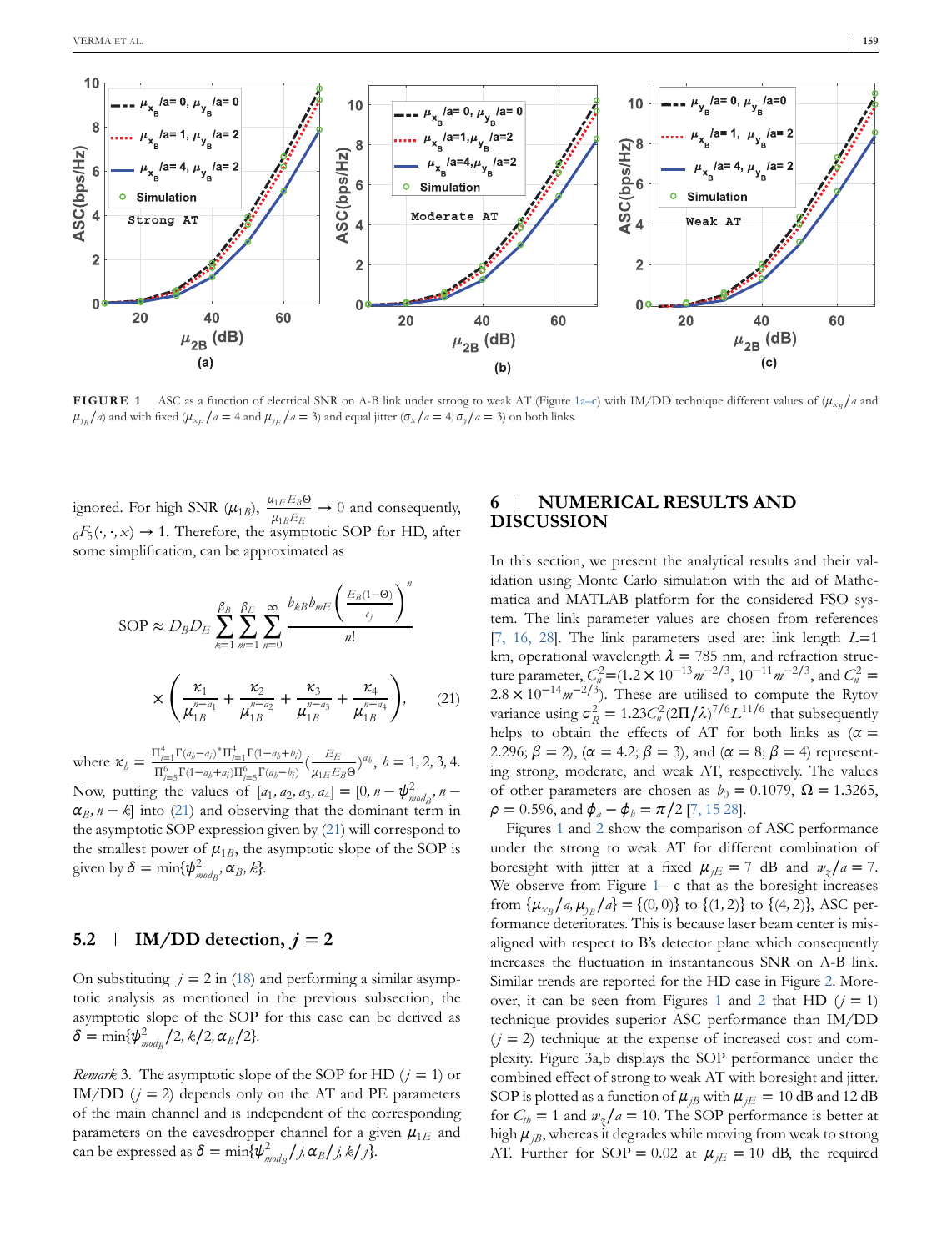

**FIGURE 2** ASC as a function of electrical SNR on A-B link under strong to weak AT (Figure 2a-c) with HD technique different values of  $(\mu_{x_B}/a$  and  $\mu_{y_B}/a)$ and with fixed ( $\mu_{X_E}/a = 4$  and  $\mu_{Y_E}/a = 3$ ) and equal jitter ( $\sigma_X/a = 4$ ,  $\sigma_y/a = 3$ ) on both links.



**FIGURE 3** SOP versus electrical SNR on A-B link with equal value boresight  $(\mu_{xB}/a = \mu_{xE}/a = 4$  and  $\mu_{yB}/a = \mu_{yE}/a = 3)$  and equal jitter  $(\sigma_x/a = 1, \sigma_y/a = 1)$ 2) on both the links, (a) and (b) represent HD and IM/DD techniques, respectively.

 $\mu_{2B} \approx 46$  dB for IM/DD and  $\mu_{1B} \approx 30$  dB for HD. This points to an SNR penalty of around 16 dB for IM/DD.

In Figure 4, we compare the effect of change in boresight on the A–B link (for a fixed boresight on the A–E link  $\mu_{X_E}/a$  $4 \mu_{y_E}/a = 3$  on the ASC performance of HD and IM/DD techniques. The red curve indicates the ASC difference as the boresight on the A-B link is increased from  $\{\mu_{xB}/a, \mu_{yB}/a\}$  = {0*,* 0} to {1*,* 2} while the black curve indicates the ASC difference as the boresight on the A–B link is increased from  $\{\mu_{x_B}/a, \mu_{y_B}/a\} = \{1, 2\}$  to  $\{4, 2\}$ . We observed that the ASC difference is higher for HD compared to IM/DD upto an SNR of  $\mu_{1B} = \mu_{2B} = 46$  dB while moving from  $\{\mu_{xB}/a, \mu_{yB}/a\} =$ {0*,* 0} to {1*,* 2} and the converse is true above SNR. Similar trends are noticed while the A–B link boresight moving from  $\{\mu_{x_B}/a, \mu_{y_B}/a\} = \{1, 2\}$  to  $\{4, 2\}$ . This indicates that IM/DD is more resistant to change in boresight compared to HD tech-

nique upto a certain SNR while the converse is true for higher SNR. Figure 5 illustrates that when A–E link SNR changes from 12 to 10 dB, SOP performance improves for both detection techniques but HD shows better SOP improvement than IM/DD for  $\mu_{1B} = \mu_{2B} \approx 4$  dB to  $\approx 23$  dB under strong AT; the converse is true for the remaining SNR range.

Figures 6 and 7 present the SOP and ASC performance, respectively, under the combined effects of AT and PEs (jitter and boresight), for different values of  $\rho$ . It is seen from the figures that the ASC and SOP performance improves with the increase in the  $\rho$  values. This is because for higher values of  $\rho$ , more amount of scattering power will be coupled to the LOS component, consequently decreasing the turbulence intensity. This observation of improved secrecy performance with increasing  $\rho$  is also in line with the results reported in [15].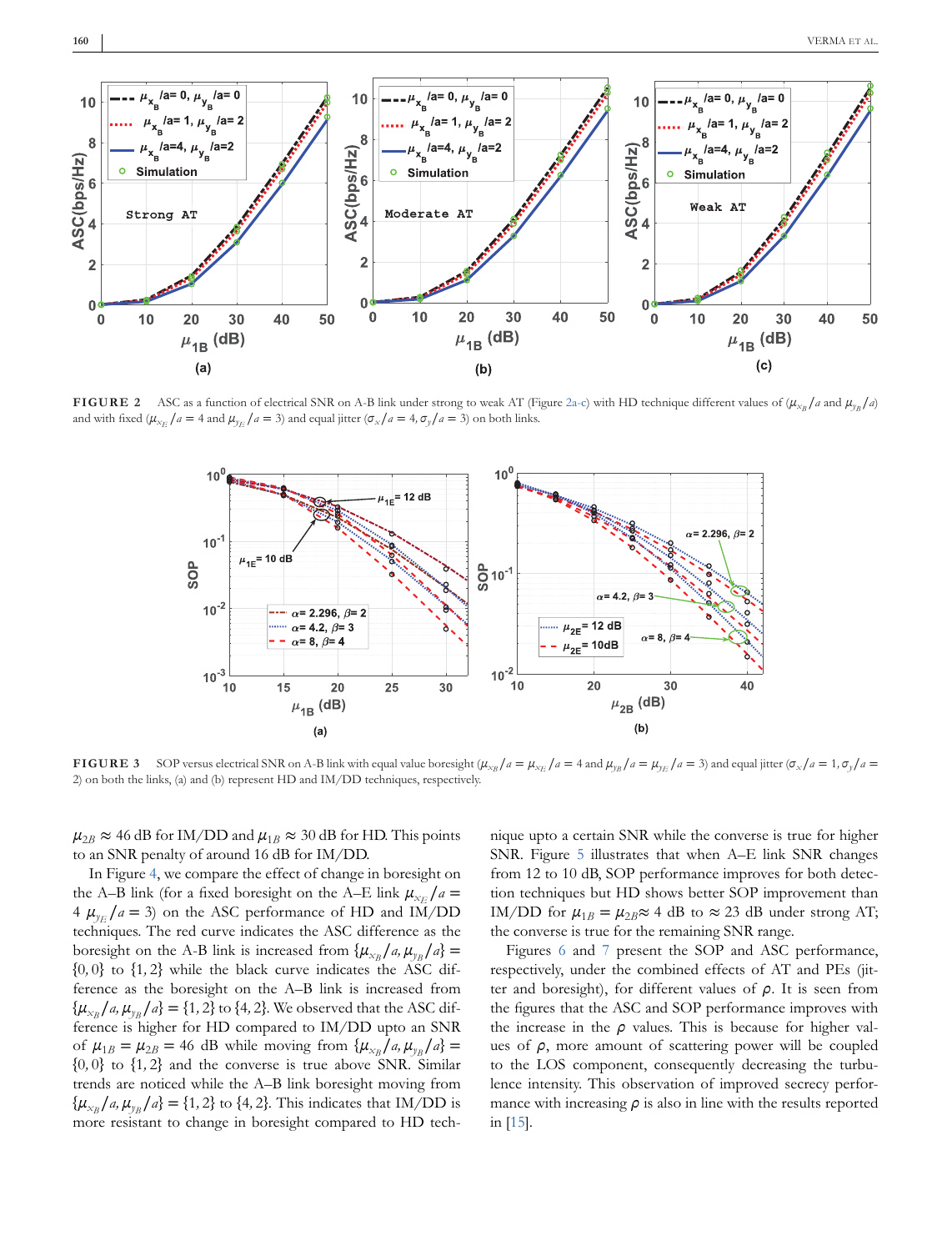

**FIGURE 4** Comparison of the effect of change in boresight on the A–B links (for fixed boresight on the A–E link and equal jitter  $\sigma_{\rm x}/a = 1, \sigma_{\rm y}/a = 2$ ) on the ASC performance of HD and IM/DD.



**FIGURE 5** Comparison of the effect of change in electrical SNR on the A-E link (12–10 dB) on SOP performances of HD and IM/DD for equal boresight ( $\mu_{x}$  /*a* =  $\mu_{x}$  /*a* = 4 and  $\mu_{y}$ /*a* =  $\mu_{y}$ /*a* = 3) and equal jitter ( $\sigma_x$ /*a* = 1 and  $\sigma_{\nu}/a = 2$ ) on both the links.

# **7 CONCLUSIONS**

In this work, we developed generalised expressions for the ASC and SOP which are important and useful for system designers for conducting security analyses of FSO communication systems under AT and non-zero boresight PEs. Useful insights about the secrecy performance are obtained through the asymptotic SOP analysis and simulation results under different detection techniques.

## **ACKNOWLEDGEMENTS**

Science and Education Research Board (SERB), Project File No. ECR/2018/000797; Department of Science and Technology (DST), Government of India.



FIGURE 6 SOP versus electrical SNR on A-B link with equal value boresight ( $\mu_x/a = 1$  and  $\mu_y/a = 2$ ) and jitter ( $\sigma_x/a = 1$ ,  $\sigma_y/a = 2$ ) on both the links for HD technique.



**FIGURE 7** ASC versus electrical SNR on A–B link with equal value boresight ( $\mu_x/a = 1$  and  $\mu_y/a = 2$ ) and jitter ( $\sigma_x/a = 1$ ,  $\sigma_y/a = 2$ ) on both the links for HD technique.

#### **ORCID**

*Yun Ai* https://orcid.org/0000-0002-3409-8152

#### **REFERENCES**

- 1. Khalighi, M., Uysal, M.: Survey on free space optical communication: A. communication theory perspective. IEEE Commun. Surveys Tuts. 16(4), 2231–2258 (2014)
- 2. Varotsos, G., et al.: SIMO optical wireless links with nonzero boresight pointing errors over M. modeled turbulence channels. Elsevier Opt. Commun. 403, 391–400 (2017)
- 3. Ghassemlooy, Z., et al.: Optical Wireless Communications: System and Channel Modelling with MATLAB. CRC Press, New York (2012)
- 4. Boluda-Ruiz, R., et al.: Novel approximation of misalignment fading modeled by Beckmann distribution on free-space optical links. Opt. Exp. 24(20), 22635–22649 (2016)
- 5. Yang, F., et al.: Free-space optical communication with nonzero boresight pointing errors. IEEE Trans. Commun. 62(2), 713–725 (2014)
- 6. Kim, I., et al.: Wireless optical transmission of fast ethernet, FDDI, ATM, and ESCON protocol data using the terralink laser communication system. Opt. Eng. 37(12), 3143–3155 (1998)